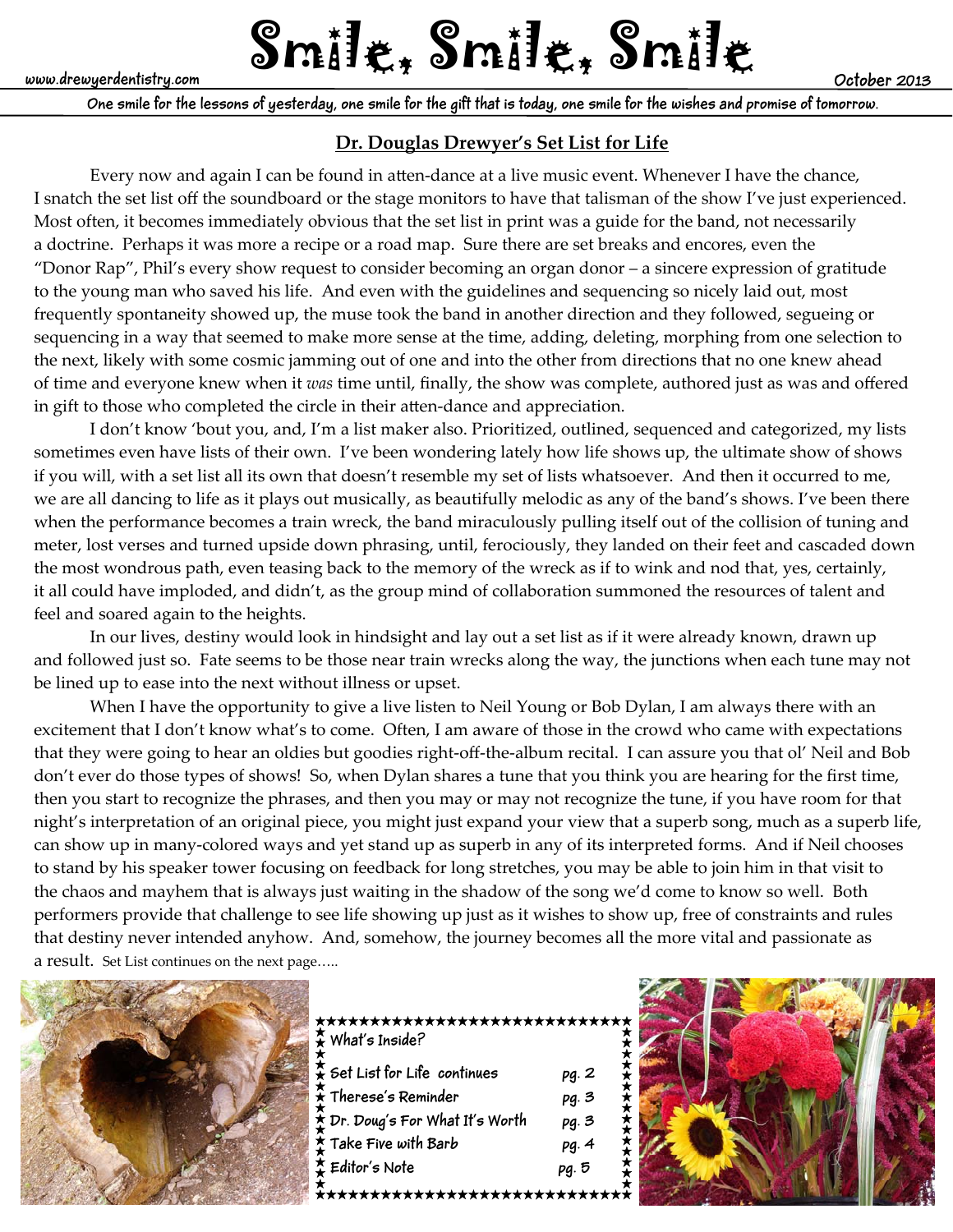| Thursday October 18, 2012                |  |
|------------------------------------------|--|
| Althea JGf                               |  |
| C Cripple Creek G.B                      |  |
| <b>Been All Around This World BR</b>     |  |
| C Tonight I'll be Staying Here W/You JGf |  |
| <b>Scarlet Begonias GL</b>               |  |
| <b>るEarly Morning Rain PL</b>            |  |
| <b>Cold Rain and Snow BL</b>             |  |
| <b>C.</b> Diamond Joe RJ                 |  |
| <b>Candyman TL</b>                       |  |
| C People, Turn Around GL                 |  |
| <b>&amp; Wild Horses BR</b>              |  |
| <b>C</b> Dreadful Wind and Rain BL       |  |
| <b>I Know You Rider A</b>                |  |
| E: Ripple                                |  |

## **Dr. Doug's Set List for Life Continues...**

The scorn, the "BOOS!", I've heard from the expectation‐driven fans (?) have me wondering how those folks respond to life's events when they show up as mayhem, chaos, or an old tune newly envisioned and almost un‐recognizably revised. I know better now than to stand and dance in front of those folks!

I've been embracing this free form/free fall of life for some time now. It seems to me that fate is relentlessly ready and willing to toss some detours and roadblocks and destiny is waiting around the next bend. The meanings I assign to everything, the values I embrace, align me with a purpose that, if I realize the me it's wrapped around, becomes the destiny realized in a life fully lived.

When the band takes their chances with the music, the destination doesn't need to be known, it is discovered beyond the twists of fate. The set list allows some structure, some meanings and values within, maybe even some guideposts along the way. When

the show is complete though, it's destiny revealed. It's how the fateful episodes were managed, however, that will ultimately allow the pre‐destined, full exposure and true colors of the performance to be realized.

When the permission among the performers and the audience, the mutual support to "go out there", to push boundaries, to waver a bit off course in order to discover true course, when that permission is mutually shared, well then, magic can and does happen. This may be described as "the music playing the band". I can think of it in terms of life making its way as life will do, with me as an effective listener and response‐abled, or me as a reactive tight string ready to bust.

Are you aware of your set list? Do you have the support of your band mates to veer outside the lines now and again? Are you comfortable with re-inventing or re-interpreting that same old song?

There's plenty of "science" out there that analyzes how well we do this, by the way. In short, the more connected we are, the more we support each other and those in need, the more we accept the fateful conditions that occasionally interrupt the sweet music and push it in another direction, then the more the magic "hug" chemical courses through our systems, strengthening our hearts and relaxing our blood vessels, effectively keeping our "instruments" tuned and knowing joy. Now that's a show worth sticking around for.



### *In memoriam:*

*Gramma, you were always the first one to read our newsletter, and to pick up the phone immediately and gush about how special you found it to be.* 

*Thank you for dancing with me for 40 years. I will always hold the space for you, right next to me, as I write for you, and dance with you in my heart. dgd*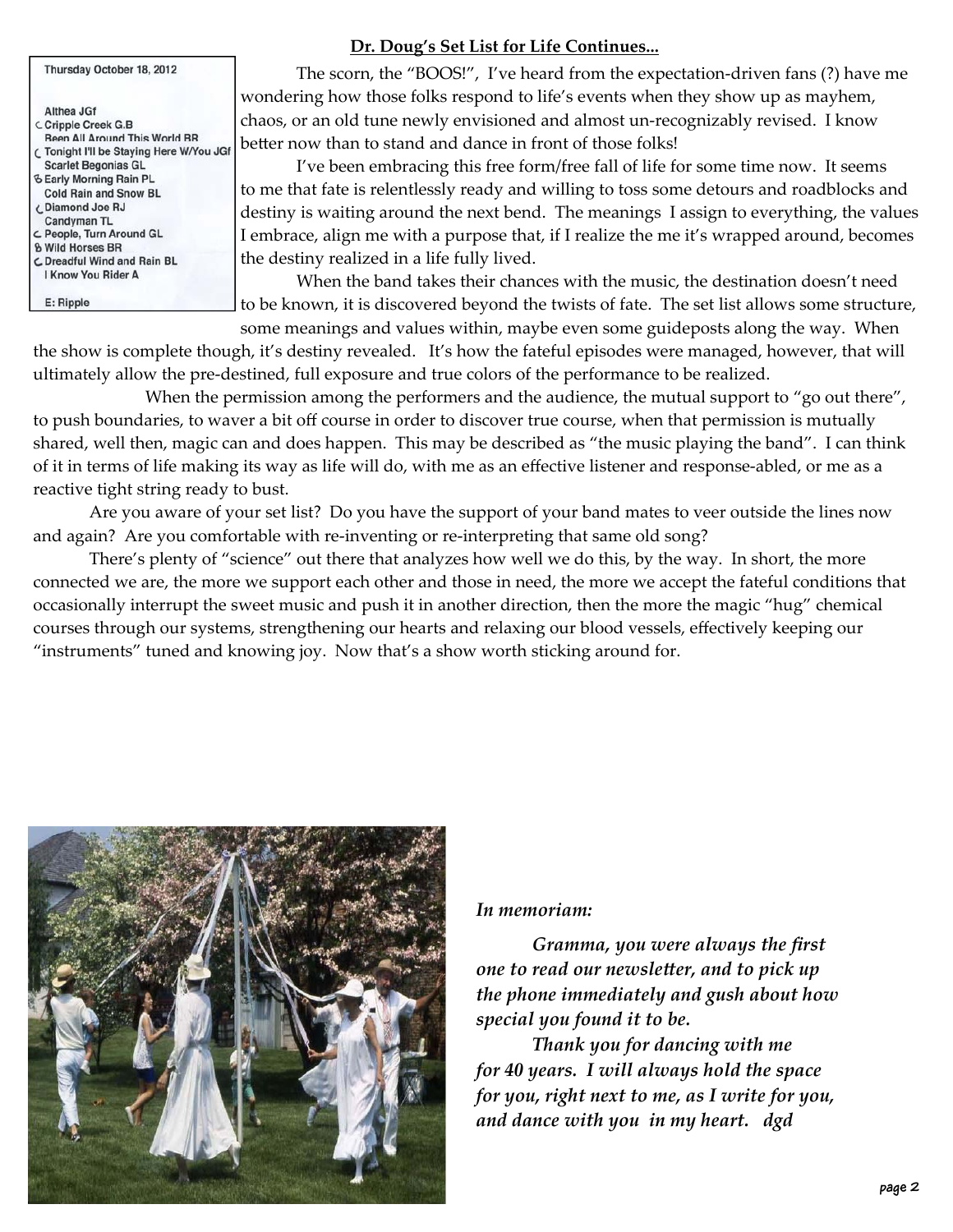# Therese's Reminder: Don't Forget Your Medicine List!

 In this day and age, most people are taking some kind of medication, or supplement. We are a society who want to live and mature gracefully and "feel good" while we enjoy the process.

 A specific and complete "medicine list" is important for all people to carry around in their wallet or purse. All of the following should be included in your list: a record of prescriptions (don't forget birth control pills), over the counter medicines, herbals, supplements, minerals, ointments, and vitamins. It is essential to bring this list to your dental office because your overall health is very important to us. Medications flow throughout your body and can affect the mouth due to certain side effects. If we are unaware of the daily medicine you are taking, we cannot properly diagnose your dental health. It could lead to an unfortunate dental and/or health problem. For example, certain medications can affect your gums and saliva. Also some anesthesia used in dentistry can conflict with your medications.

 We are fortunate to have a computer program that informs us of medical and dental side effects. But the only way we can keep you aware of this is by specifically knowing "all" the medicines including over the counter, minerals, vitamins and herbs that you take daily.

 It is important to always update your "list". There are times when your physician will change your prescription for the same ailment such as diabetes, blood pressure, cholesterol, etc. We need to be aware of these changes because they could present different side effects. Get in the habit of carrying a "medicine list". It is not only helpful to the health professionals in your life but also to a relative and/or friend that might be assisting you. In some cases, it could save your life.





# **Dr. Doug's For What It's Worth**

My "for what it's worth" regarding professional healthcare service providers:

When folks are in the service of supporting other folks, what is essential for success? I say, first and foremost, the offering of listening without prejudice. Next, the provision of skilled services with the potential to inform advancement along a process towards goals. Finally, a mutual letting go of the necessity to achieve the goals, while allowing the goals to serve as motivators, stimulators and guideposts along the way.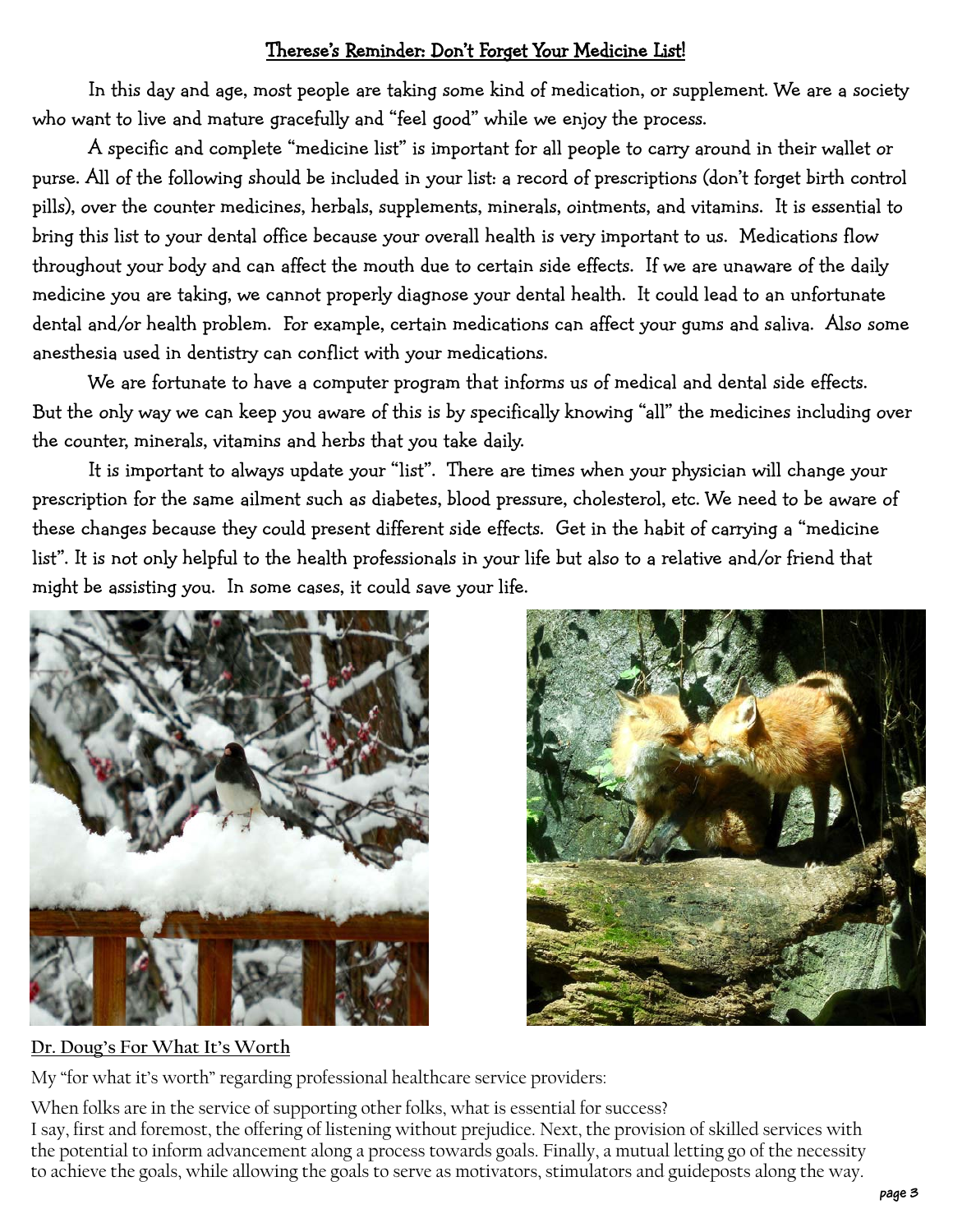

## Summer's Bookends

It was the first day of summer I walked the pre-dawn under a cloudless sky a huge moon stayed up long enough to show me the way Now summer's almost gone, the Harvest Moon gives off its guiding light I seem to be struggling to reach the first light of day I know I'm here, I see my shadow And I know I'm not sitting on a throne at the center of the universe I reckon I'm lookin' 'round to see who's walkin' with me, that's all

- Nici Repose

### Take Five with Barb

 We hear it all the time, how meditation can improve our health and well-being, but so often we think we will have to invest too much time and let's face it, we don't have enough time for everything we do as it is! I thought I would share with you two different 5 minute meditation practices that could fit into anyone's schedule.

Practice One: Stand erect and still or sit up straight. Close your eyes and focus on your breathing. Inhale slowly and deeply through your lungs and into your abdomen, then exhale. Keep your breathing as natural as you can. Do the breathing for a couple of minutes. Next, think about someone you love, picture their face and the happy times you have shared. Stay focused on this for a minute or two. Lastly, focus on your heartbeat and feel your heartbeat in your fingertips. Give yourself about 5 minutes to complete this practice. You will walk away much more relaxed! You can do this meditation anywhere. Standing or sitting, riding in a car (passengers only), standing in a line or waiting to be called back for a dental appointment.

 Practice Two: This is the easiest one. All you need to do is, one by one, picture all your organs smiling, starting with your heart and moving down through your body. I have also used this meditation with areas of my body where I have had pain or discomfort. Believe it or not, it has actually worked !